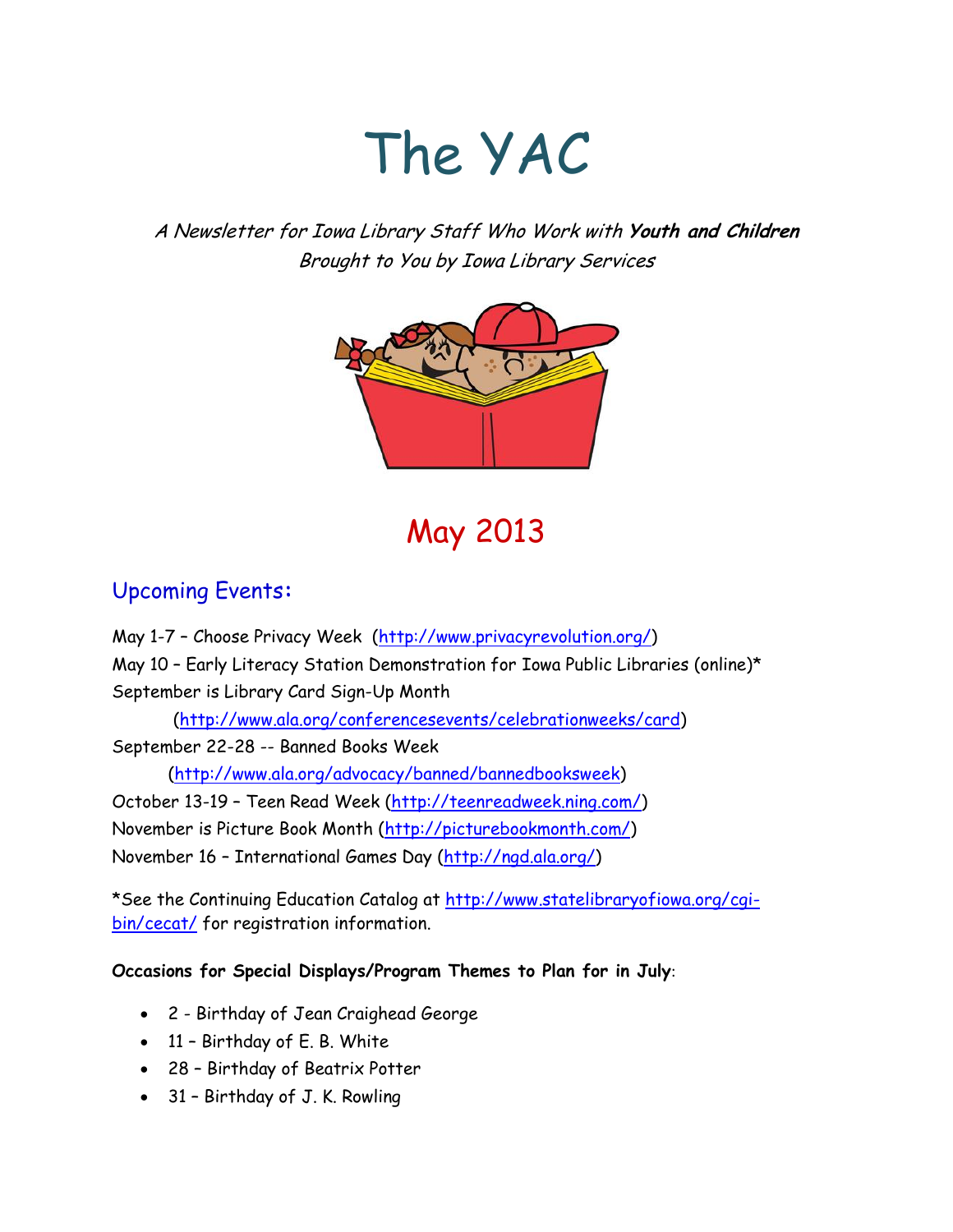# Websites from the Kids First Maker Space/Craft Room:



Inspiration Booklet:

[http://blog.creativekismet.com/2010/02/17/open-paper-bag-inspiration](http://blog.creativekismet.com/2010/02/17/open-paper-bag-inspiration-booklet/)[booklet/](http://blog.creativekismet.com/2010/02/17/open-paper-bag-inspiration-booklet/)

 At Kids First, we used either 4" or 5" squares of any paper for the booklets. With the 4" booklets, you can also cut 2" x 2" squares to add to the "pages" of the folded booklet. With the 5" booklets, the squares would measure 2 1/2" by 2 1/2".

Tubey Masks by French artist Junior Fritz Jacquet:

<http://cerebralboinkfest.blogspot.com/2011/05/recycling-paper-into-art-junior-fritz.html> Show these to your teens and see if they can re-create something similar!

How to Make Plarn – Plastic Bag Yarn:

[http://www.plasticbagcrafts.com](http://www.plasticbagcrafts.com/) & [http://www.favecrafts.com/Green-Crafting/How-to-Make-](http://www.favecrafts.com/Green-Crafting/How-to-Make-Plarn/ct/1)[Plarn/ct/1](http://www.favecrafts.com/Green-Crafting/How-to-Make-Plarn/ct/1) [You may need to provide your e-mail to access this site.]

Try braiding or knitting with plarn! [Note: You can do something similar using old t-shirts!]

#### Papel Picado tutorial:

<http://www.youtube.com/watch?v=SjSU9E-KI48>

There are a variety of instructions on the web. The examples at Kids First used magazine pages. They measured 7" by 7" and were folded vertically only before cutting.

Make a "flap album" from paper lunch sacks:

<http://www.youtube.com/watch?hl=en-GB&gl=IE&v=poVN2rU6WzU>

11 Ways to Make Newspaper Beads:

<http://www.favecrafts.com/Beading/11-Ways-to-Make-Newspaper-Beads/ct/1> [You may need to provide your e-mail to access this site.]

Altered Books, Collaborative Journals and Other Adventures in Bookmaking: <http://craftside.typepad.com/craftside/2008/09/altered-books-c.html>

Steampunk Bat Necklace (with template): <http://www.cool2craft.com/steampunk-bat-necklace-by-candace-jedrowicz/>

Make Your Own Magnifying Glass:

<http://www.science-sparks.com/2012/05/21/make-your-own-magnifying-glass/>

 I wanted to bring these to Kids First, but didn't have any large bottles. Make a few of these for the younger kids. Save this one for next summer's science theme, too!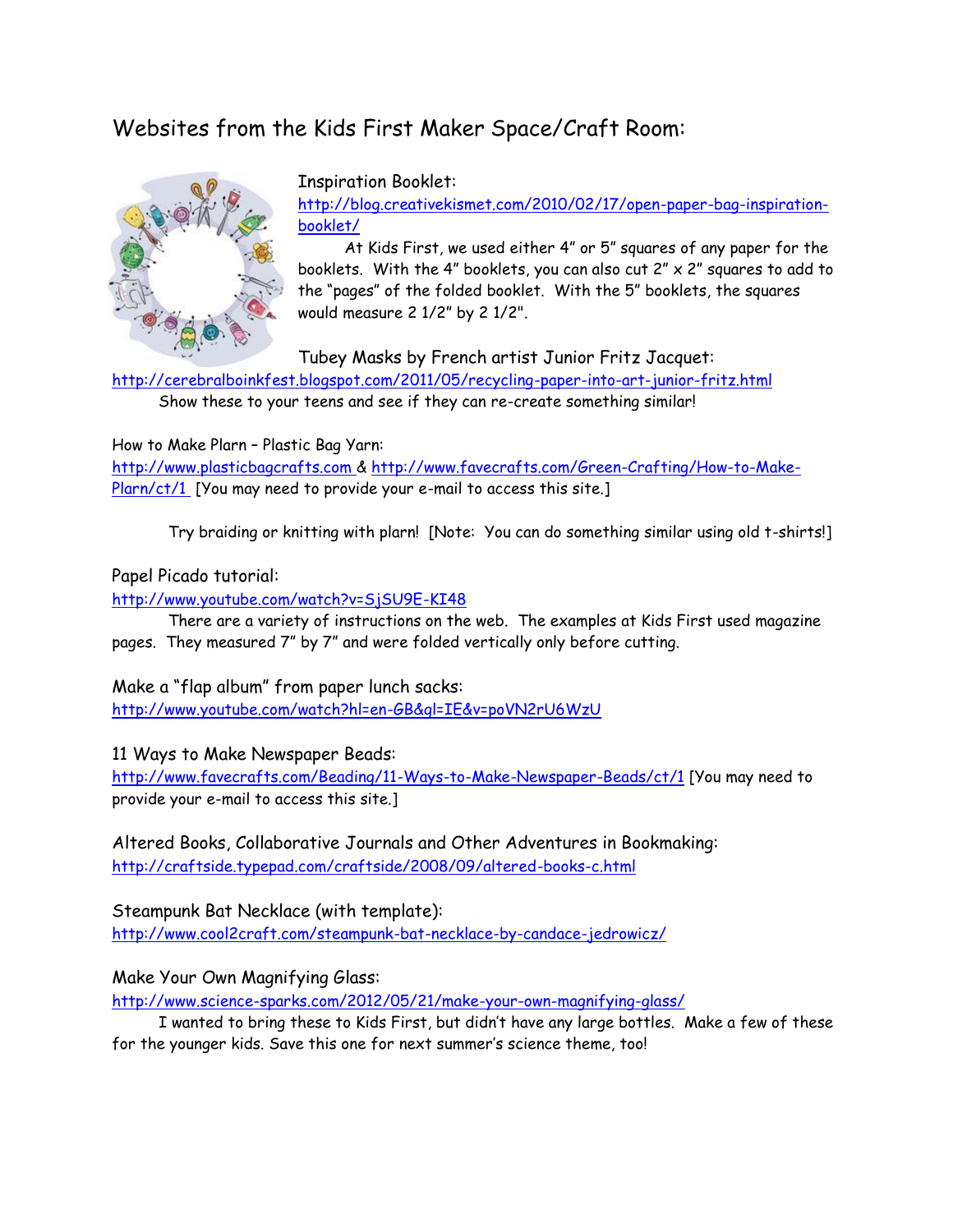#### Steampunk Banner Necklace:

[http://designmemorycraft.typepad.com/design-memory-craft/2012/09/steampunk-banner](http://designmemorycraft.typepad.com/design-memory-craft/2012/09/steampunk-banner-necklace.html)[necklace.html](http://designmemorycraft.typepad.com/design-memory-craft/2012/09/steampunk-banner-necklace.html)

We used felt at Kids First (stiff felt works especially well).

Bracelets from Rope/Cord Shopping Bag Handles:

[http://sideoatsandscribbles.wumple.com/2011/06/01/diy-rope-bracelet-from-a-jcrew-shopping](http://sideoatsandscribbles.wumple.com/2011/06/01/diy-rope-bracelet-from-a-jcrew-shopping-bag/)[bag/](http://sideoatsandscribbles.wumple.com/2011/06/01/diy-rope-bracelet-from-a-jcrew-shopping-bag/)

Annie's Paper Fun:

<http://annespaperfun-aksh.blogspot.com.es/2012/11/art-journal.html> Example of altered book journal.

Weaving Book Spines:

<http://www.ihanna.nu/blog/2012/12/recycling-weaving-book-spines/>

#### Haiku Tunnel Books:

<http://www.teachkidsart.net/tunnel-books/>

 This site uses a post card and index cards to make tunnel books. At Kids First, we used a sheet of stiff paper (8  $\frac{1}{2} \times 11$ ) cut vertically for the sides (fan-fold at 1  $\frac{1}{2}$ " intervals) and one sheet cut into quarters.

Some Zentangle Sites:

[http://www.zentangle.com](http://www.zentangle.com/) and [http://tanglepatterns.com](http://tanglepatterns.com/)

Page Corner Bookmarks:

<http://tallystreasury.com/2011/02/corner-page-bookmarks-3/>

Thumbprint portraits:

The concept -- [http://www.cherylsorg.com/thumbprint\\_portraits.html](http://www.cherylsorg.com/thumbprint_portraits.html) Simple thumbprint pattern -- <http://www.personal.psu.edu/tnd5041/assignment3-1.html>

Pinwheel Made from Discarded Book Pages

<http://www.morenascorner.com/2012/08/vintage-book-party-pinwheel.html>

Finger Knitting/Weaving: <https://www.youtube.com/watch?v=t3LKAlDz9ig>

#### Using a Band Saw to Cut Large Letters from Weeded Books:

<http://www.ashbeedesign.com/2012/04/altered-books-monogram.html>

 The altered books that were cut into large letters were a big hit at Kids First. If you have access to a band saw, you can make your own!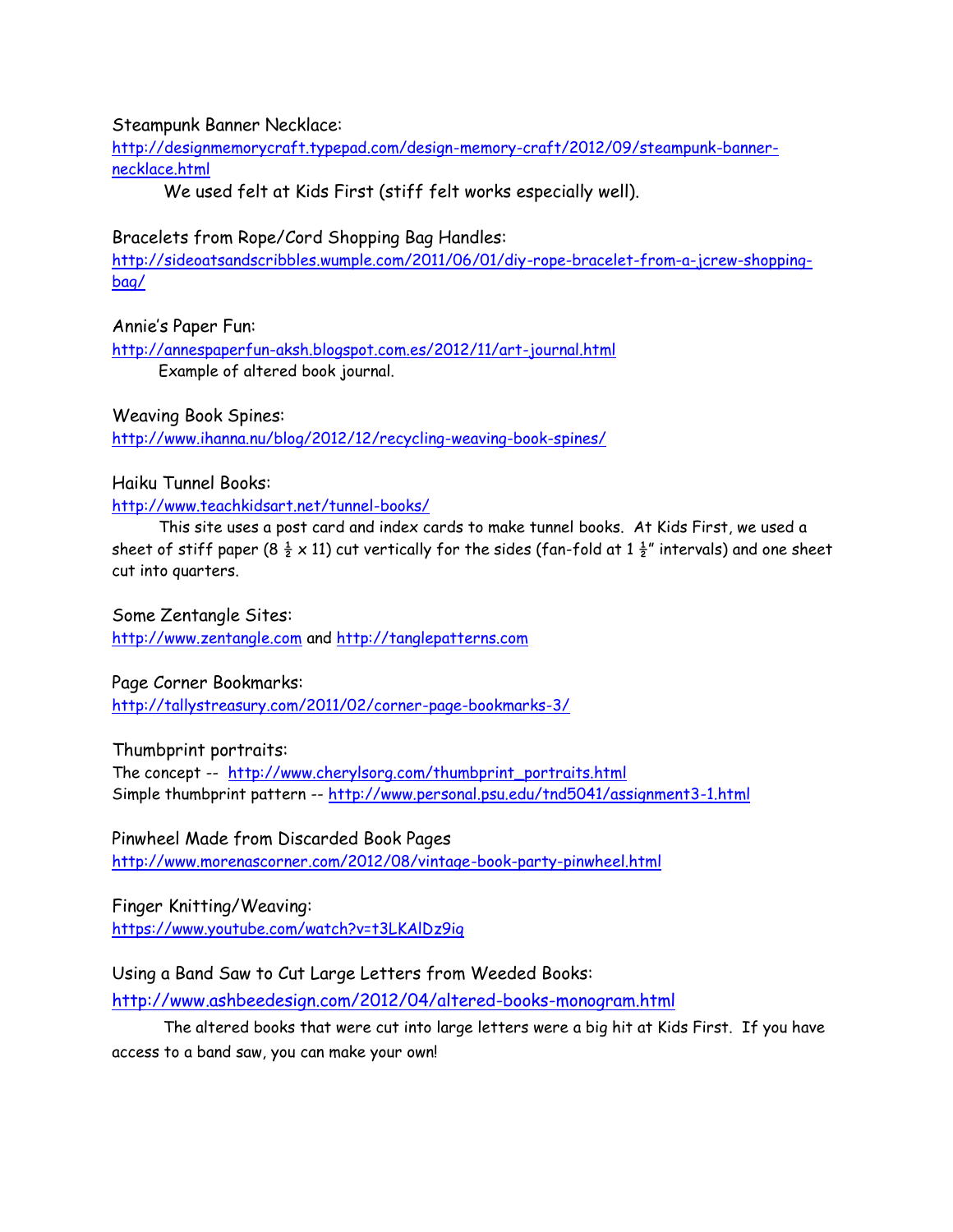# Odds & Ends

**"Early Experiences Shape the Brain"** – a handout or bulletin board posting you can print for parents and caregivers at:

[http://www.investinkidsnow.org/uploads/FileLinks/7f1c6eb803034a479bc275dd86f5be59](http://www.investinkidsnow.org/uploads/FileLinks/7f1c6eb803034a479bc275dd86f5be59/ffyf-brain%20science.pdf) [/ffyf-brain%20science.pdf.](http://www.investinkidsnow.org/uploads/FileLinks/7f1c6eb803034a479bc275dd86f5be59/ffyf-brain%20science.pdf)

The theme for **Teen Read Week**, October 13-19, will be "Seek the Unknown @ your library." Watch for new information on the website: <http://teenreadweek.ning.com/>

Still looking for **titles for your Summer Library Program**? Nebraska Library Commission offers a handy list at: <http://nlc.nebraska.gov/Handouts/index.aspx> (look for "Summer Reading Program workshops -- 2013). There is also a recording of the associated webinar which reviews these selections: <http://nlc.nebraska.gov/NCompassLive/NCArchivelist.asp>



**You can read while you work with this tractor at the Griswold Public Library!**

Diane Sinclair of Williams Public Library was our **Altered Books Contest** winner at Kids First! Her altered version of an L. Ron Hubbard book is pictured below with another of her entries. She was rewarded with a zentangle book and pen set. Heather Deaton of Huxley was the second place winner (although there was no second-place prize) for her music box/jewelry box made from an old Code of Iowa. Thanks to all who brought along an entry! There was so much interest in the books cut into large letter shapes that we added a link to some instructions to the list above.